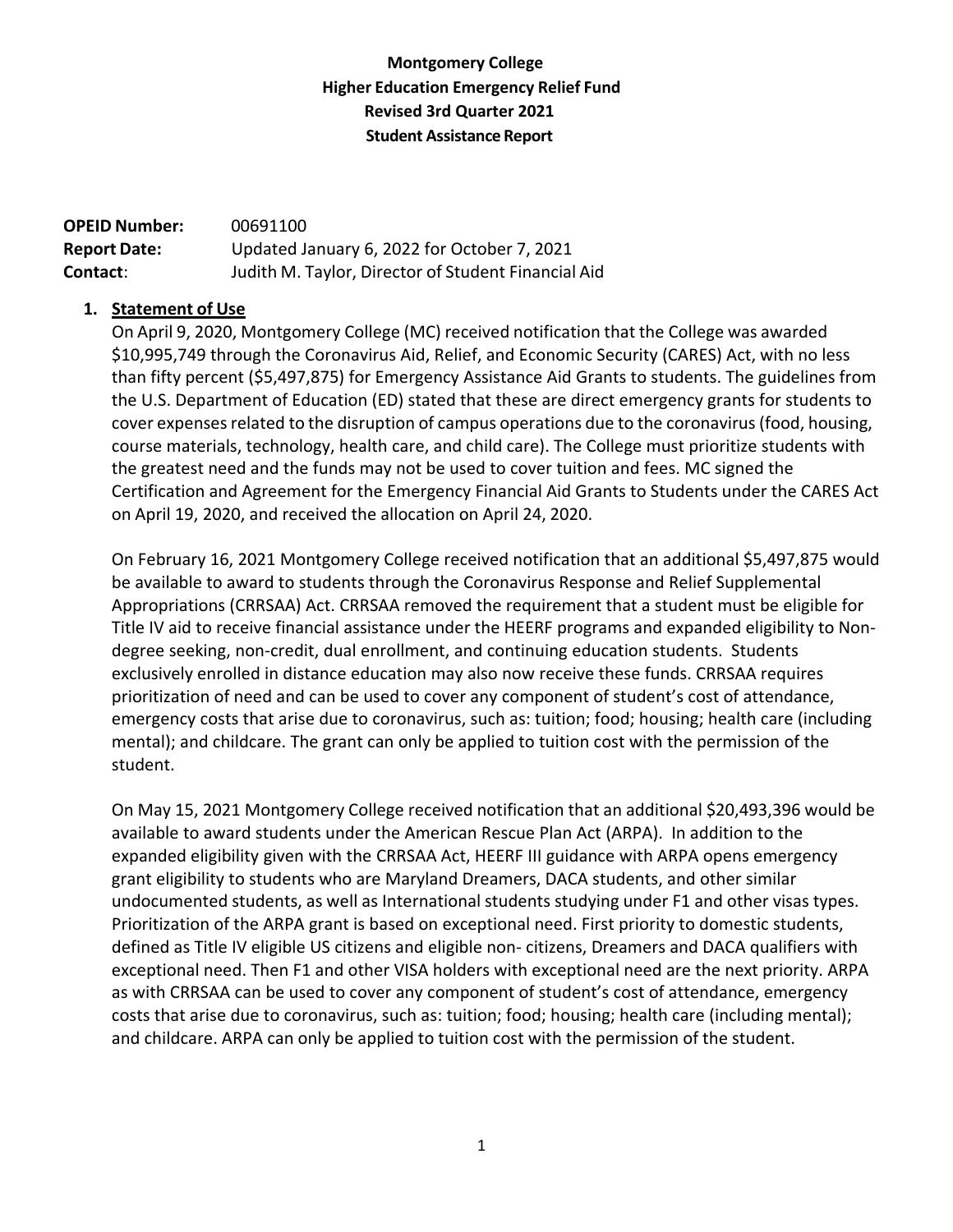### **2. Award Amount**

MC received \$31,489,146 combined from HEERF I, II, III for Emergency Financial Aid Grants to students. The college also allocated \$1,536,410 of the HEERF I institutional portion to students as well as \$130,311 from our MSI grants.

#### **3. Total amount of HEERF Emergency Financial Aid Grants distributed to students this quarter.**

| In the 3rd Quarter of 2021 MC awarded \$2,992,500.00 |                              |  |  |  |
|------------------------------------------------------|------------------------------|--|--|--|
| Amount requested to cover tuition                    | $\frac{1}{2}$ \$2,154,000.00 |  |  |  |
| Amount directly paid students                        | $ $ \$838,500.00             |  |  |  |

# **4. The estimated total number of students at the institution eligible to participate during the 3rd quarter,**

In order to be eligible to receive a HEERF grant at MC, students needed to complete an application, meet the eligibility criteria and terms of the application and either be currently enrolled, or were enrolled after March 13, 2020. We received 2179 HEERF Emergency Student Aid Applications for the 3rd quarter. Of the estimated 2179 students, 1998 met all eligibility requirements based on submitting the application for the quarter, or submission of a previous application and now meeting an eligibility and/or priority criteria.

# **5. The total number of students who have received an Emergency Financial Aid Grant to students in the 3rd quarter.**

As of October 7, 2021, 1998 student awards were made through HEERF grants in the 3<sup>rd</sup> quarter.

| <b>Award Category</b>            | Number of Active Student Awards |
|----------------------------------|---------------------------------|
| Requested grant to cover tuition | 1437                            |
| Requested direct payment         | 561                             |
| Total                            | 1998                            |

# **6. The method(s) used by the institution to determine which students receive Emergency Financial Aid Grants and how much they would receive.**

For the 3<sup>rd</sup> quarter all students received an award amount of \$1500. To assure student awards were correctly prioritized eight awarding priority groups were established. All remaining funds from HEERF I and HEERF II were awarded along with HEERF III using HEERF III - ARP eligibility guidance.

| <b>ARP1 Priority Award Group 1</b> | Pell Eligible FAFSA completed                                                               |
|------------------------------------|---------------------------------------------------------------------------------------------|
| <b>ARP1 Priority Award Group 2</b> | MD State Financial Aid Form (MSFAA) completed Pell eligible EFC                             |
|                                    | Domestic means tested programs (eligible for federal/state/county need-based benefits) No   |
| <b>ARP1 Priority Award Group 3</b> | <b>FAFSA</b>                                                                                |
| <b>ARP1 Priority Award Group 4</b> | Domestic Income based on 2021 GEER Income chart** (FAFSA or No FAFSA)                       |
|                                    | International means tested programs (eligible for federal/state/county need-based benefits) |
| <b>ARP1 Priority Award Group 5</b> | tested, No FAFSA                                                                            |
| <b>ARP1 Priority Award Group 6</b> | International Income based on 2021 GEER Income chart** (FAFSA or No FAFSA)                  |
| ARP1 Priority Award Group 7        | Domestic Lowest need-last priority                                                          |
| <b>ARP1 Priority Award Group 8</b> | International Lowest need -last priority                                                    |